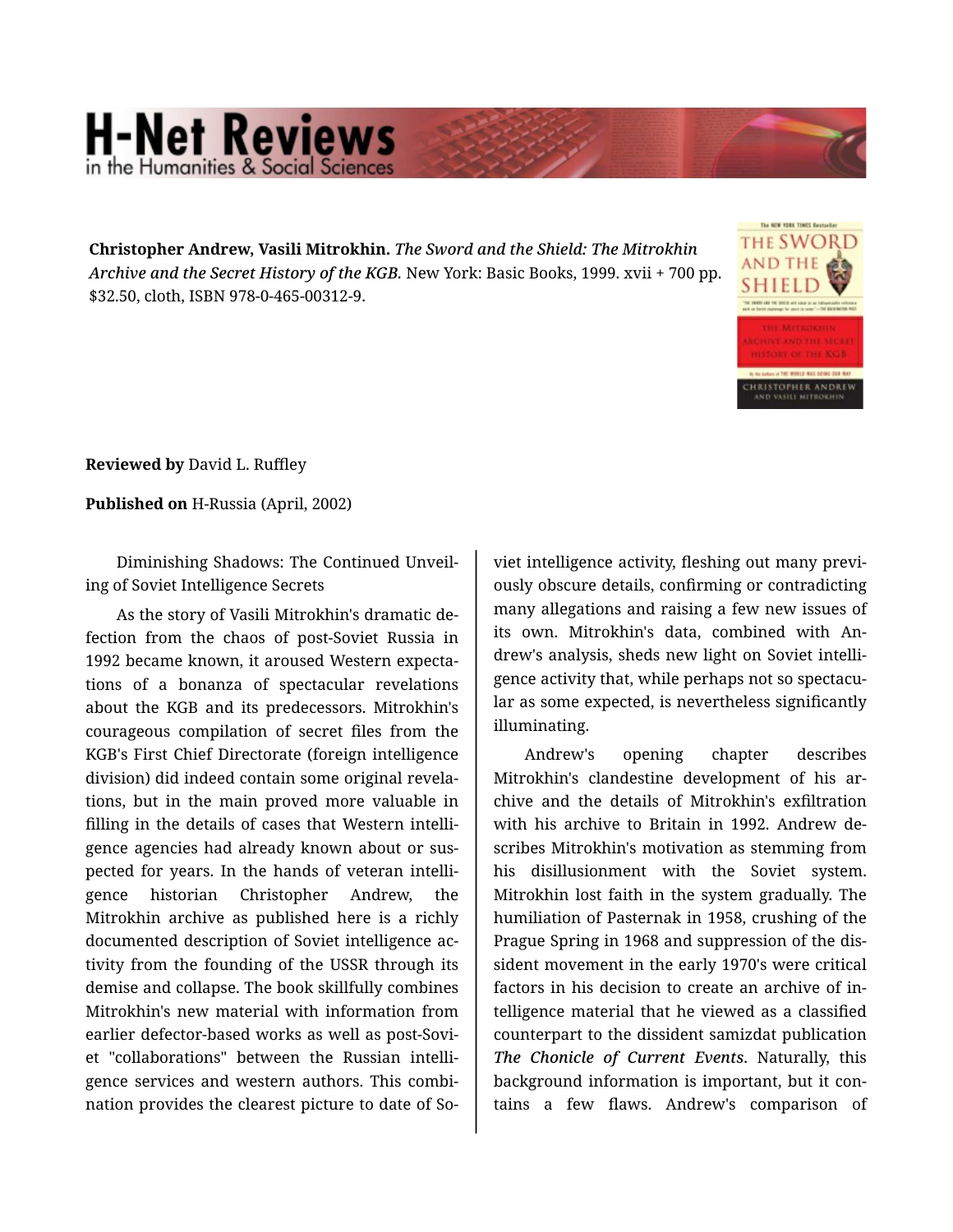Mitrokhin's early efforts to conceal his archival material (buried in a milk churn) to Solzhenitsyn's burial of his own early writing in an empty cham‐ pagne bottle (p. 11) is a bit overdramatic, if inter‐ esting nonetheless. More significantly, this intro‐ ductory material fails to address the basic viola‐ tion of security procedures that provided Mitrokhin the opportunity to spend so much time working with highly classified material ALONE. This is particularly striking when one considers that Mitrokhin had been transferred from opera‐ tions to duty in the archives as a result of being "too outspoken for his own good" following Khrushchev's denunciation of Stalin in the infa‐ mous 1956 "Secret Speech" (p. 3). Much of the ma‐ terial in the rest of the book raises questions about the KGB's competence in analyzing intelli‐ gence data, but this striking example of funda‐ mental incompetence in the handling of classified material passes unnoticed. Andrew's neglect of this point in favor of immersing Mitrokhin's story in the ethos of de-Stalinization and the emergence of dissent is disappointing.

After this introduction, the book follows a general chronological layout. Its thirty-one chap‐ ters begin with Lenin's establishment of the Cheka shortly after the 1917 revolution and conclude with the role of intelligence services in Boris Yeltsin's post-Soviet regime. Within this chrono‐ logical framework, Andrew further develops the data from the Cold War era in five chapters devot‐ ed to operations against the "Main Adversary" (the United States), two chapters devoted to opera‐ tions against Eastern European countries before 1980, two focused on KGB actions relative to West‐ ern European communist parties, two chapters detailing operations against Soviet dissidents, four focused on specific operations in Britain (two chapters), The Federal Republic of Germany (one chapter), and France and Italy (one chapter). Ad‐ ditional chapters focus on SIGINT (signals intelli‐ gence), "Special Tasks" against individual oppo‐ nents of the Soviet regime, and KGB operations against Soviet churches. The final chapters focus

on Poland from the election of Karol Wojtyla as Pope John Paul II in 1978 through the collapse of the Soviet Bloc and Yeltsin's rise to the presidency of the Russian Federation.

Within this organization, Andrew uses Mitrokhin's data to emphasize five main themes. The first is the general notion that intelligence, and Signals Intelligence in particular, played a critical role in the history of the twentieth century that historians have traditionally overlooked. An‐ drew's other four themes are more specific to the role of intelligence in Soviet and Russian history. Andrew notes that intelligence activity played a fundamental role in the establishment and main‐ tenance of the post-WWII Soviet Empire in East‐ ern Europe, including the restoration of one-party states in Hungary after 1956 and Czechoslovakia in 1968. The second "domestic" theme emphasizes that intelligence operations were "strikingly suc‐ cessful" in sustaining the one-party system for seventy-four years, a testimony to the KGB's effec‐ tiveness against "ideological subversion" (p. 558). This positive view of Soviet intelligence opera‐ tions, however, is tempered by the third theme. Andrew concedes that, while the KGB and its pre‐ decessors excelled at intelligence collection, they performed miserably in terms of analysis of polit‐ ical intelligence, largely due to the strictures of the Soviet system that discouraged independent initiative and analysis. The final theme empha‐ sizes that a critical exception to this general rule was Soviet use of intelligence material regarding science and technology. The application of scien‐ tific and technological data pilfered from the West made remarkable contributions to the develop‐ ment of Soviet military and space technology. An American military estimate calculated that by 1970, fully 70 percent of Soviet weaponry was based on stolen US technology (p. 557). None of these themes are new to students of intelligence history or the history of the USSR. What are new, and the major contributions of this book, are the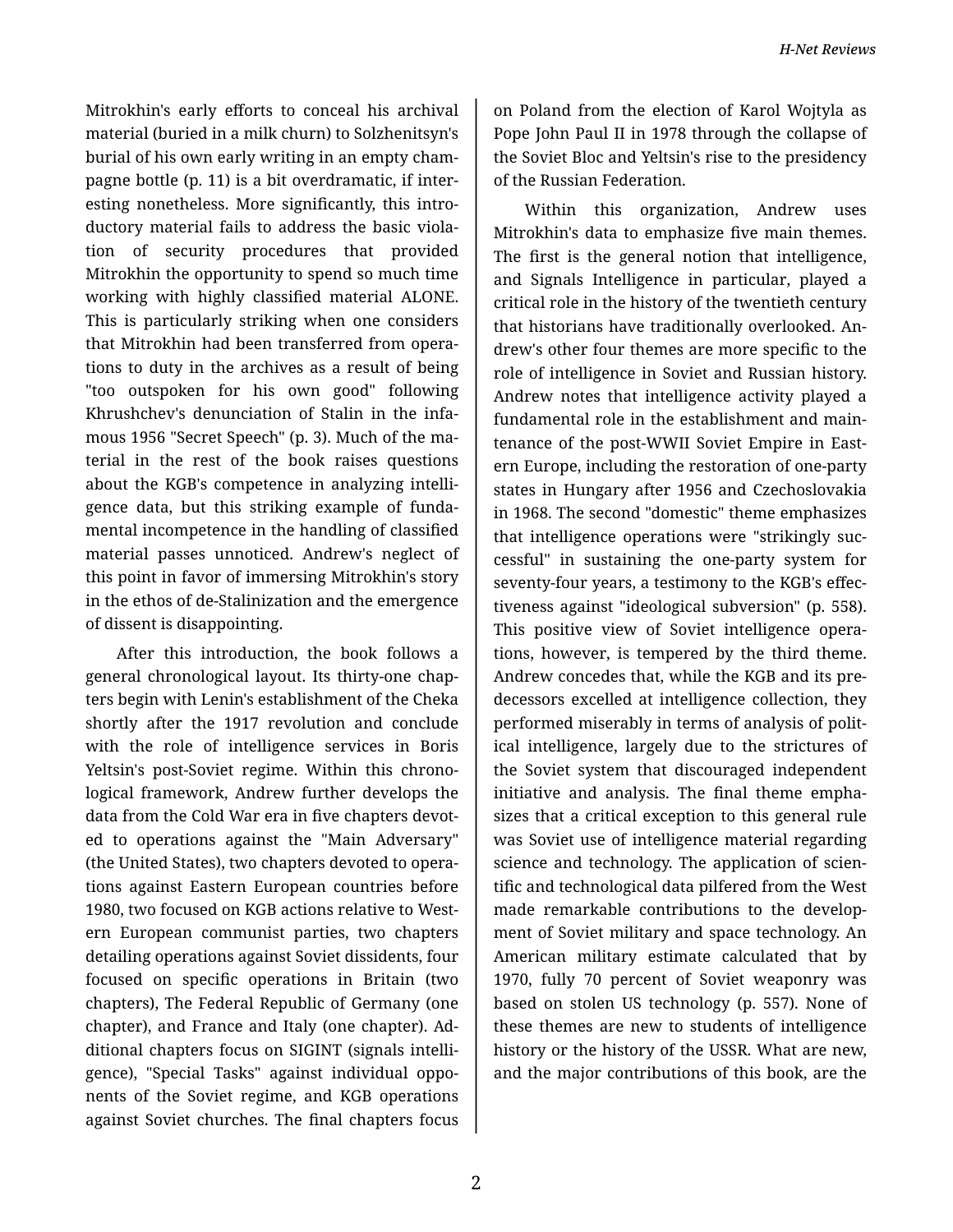*H-Net Reviews*

details Mitrokhin's archive provides in "fleshing out" and supporting these themes.

In writing *The Sword and the Shield*, Andrew targeted both students of Soviet intelligence orga‐ nizations and informed members of the general public. Much of the publicity surrounding the book's publication focused on attracting the atten‐ tion of the general reader Even the titular empha‐ sis on the "Secret History of the KGB" targeted the general public. Andrew's own foreword empha‐ sizes his desire to ensure that the insights provid‐ ed by Mitrokhin's archive "achieve[s] the level of public awareness and recognition that it de‐ serves" (p.xx). Given this orientation toward the general reading public, provision of basic back‐ ground information and the portrayal of Mitrokhin a heroic light, such as the justaposition of Mitrokhin and Solzhenytsyn in the introduction makes good sense. But the book seems more ap‐ propriate to Andrew's other audience, the special‐ ists in intelligence history in general and Soviet intelligence in particular. Andrew's concluding commentary on "academic historians'" limited recognition of the role played by intelligence op‐ erations clearly demonstrates his desire to reach this specialized audience (pp. 544-545). Indeed, the meticulous attention to the minute details of intelligence operations (code names for every op‐ eration and agent, etc) make this work extremely valuable as a reference book for in-depth study of the subject. Simultaneously, those same details can make a cover-to-cover reading tedious for the casual reader.

Vasili Mitrokhin copied by hand highly classi‐ fied documents from the archives of the KGB's First Chief Directorate (Per'voe Glavnoe Upravle‐ nie), the directorate responsible for foreign intelli‐ gence. Prior to his defection, he succeeded in retyping and organizing some of the files and writ‐ ing his own commentary and analysis. But most of the files remained in raw handwritten form. The somewhat random nature of the collected files is actually one of the archive's strengths. Un‐

like a number of recent works in which Russian authorities granted Western authors "selective" access to intelligence archives, Mitrokhin's collec‐ tion is unfiltered, or at least, filtered with a differ‐ ent or less biased selectivity. As Andrew points out, given the Russian penchant for destroying archival files that could embarrass certain author‐ ities (especially in regard to activities against Sovi‐ et-era dissidents), Mitrokhin's files may be the only surviving copies of some documents (p, 22). Of course, that same "random" aspect of the Mitrokhin archive can be seen as a weakness as well. At this point, the accuracy of Mitrokhin 's copied files cannot, in many cases, be confirmed. Nevertheless, Andrew does an exceptional job of integrating information from the Mitrokhin archive into the known history of Soviet intelli‐ gence.

The masterful documentation and cross-refer‐ encing of Mitrokhin's files with previously pub‐ lished material demonstrates Andrew's mastery of the subject. The book includes nearly three thousand footnotes (2853 to be precise), forty-sev‐ en percent of which (1346) are direct citations from Mitrokhin's files. Andrew convincingly marshals the materials to highlight the KGB's suscepti‐ bility to "conspiracy theories" as a fundamental weakness in its use of political intelligence. This susceptibility,combined with unrealistically high expectations for the success of illegal operations in Western nations made he KGB much less effec‐ tive in the political arena than it might otherwise have been during the Cold War. Andrew shows that both problems stemmed from the 1930's and 1940's, when Stalin's paranoia created a legacy of conspiracy theory that infected his intelligence services. Neither his successors, nor their agencies ever escaped this infection. Likewise, the ex‐ traordinary success of Soviet penetration of the highest levels of the British and American govern‐ ments during World War II condemned the Cold War Soviet intelligence services to false expecta‐ tions and high levels of frustration. These flaws represent the most insightful aspects of Andrew's